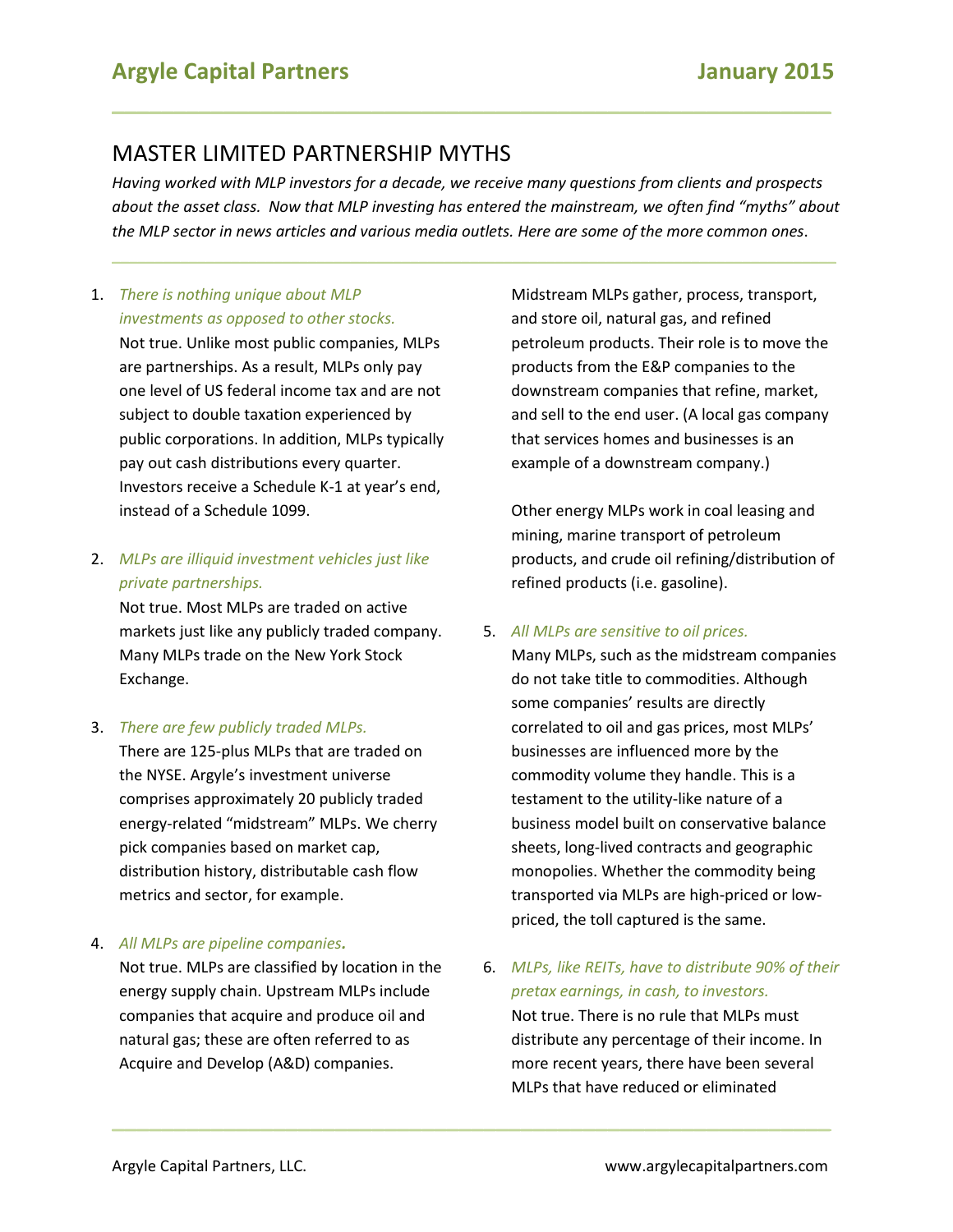# **Argyle Capital Partners January 2015**

distributions due to the economic environment. However, those that tend to perform well over time show a consistent increase in their quarterly distributions.

### 7. *MLP distributions are taxed as ordinary income.*

One appealing feature of an investment in MLPs is the income tax-deferred treatment of quarterly cash distributions. The majority of distributions are considered a "return of capital" and a reduction to the cost basis, thus these are not taxed when received. A small portion of other income (interest and dividends) may be considered ordinary income, typically about 2%-7% of the total distribution. MLPs create a tax shield through required allocations of depreciation, depletion and special tax basis adjustments for the public investor. When an investor sells his or her interest in an MLP, a portion will be a capital gain or loss and a portion may be ordinary income. The extent to which the gain upon a sale is capital versus ordinary depends on a number of factors related to that particular MLP. Since cost basis reductions may be meaningful over time, it is important to note that basis steps up on death. As such, MLPs can make a great Estate Planning vehicle.

## 8. *ETN (Exchange Traded Notes, ETF (Exchange Traded Funds) and CEF (Closed-end funds) have the same tax benefits as a Separately Managed Account (SMA) investor in MLPs.*

Closed-end funds and C Corp vehicles save investors the administrative details of K-1 filing but they pay taxes at corporate levels. Normally these funds use leverage and illiquid securities, and are often very expensive (total annual costs of 3-5% including margin interest

are not uncommon). Most closed-end funds reduced their distributions in 2008, a year which nearly all MLPs raised their payouts.

**\_\_\_\_\_\_\_\_\_\_\_\_\_\_\_\_\_\_\_\_\_\_\_\_\_\_\_\_\_\_\_\_\_\_\_\_\_\_\_\_\_\_\_\_\_\_\_\_\_\_\_\_\_\_\_\_\_\_**

**\_\_\_\_\_\_\_\_\_\_\_\_\_\_\_\_\_\_\_\_\_\_\_\_\_\_\_\_\_\_\_\_\_\_\_\_\_\_\_\_\_\_\_\_\_\_\_\_\_\_\_\_\_\_\_\_\_\_**

ETNs, which issue a 1099 for income paid out each year, are not tax advantaged. All ETN distributions are interest income and are taxed as ordinary income at each investor's tax rate. The credit rating of the ETN issuer needs to be considered. ETFs have similar tax treatment as closed-end funds.

9. *Schedule K-1s, issued to MLP investors at tax time, are lengthy cumbersome documents provided so late each year that investors need to file tax extensions.*

MLP K-1s are generally sent to the investor in a timely manner in the middle to end of February each year. However, some MLPs that have depletion or year-end mergers lag in reporting their results. Thus these MLPs issue K-1s during the early part of March. The majority of MLPs provide investor tax packages online and these documents can be easily downloaded. At Argyle, this is something we handle on behalf of clients in coordination with their CPAs.

# 10. *MLPs issue new units through capital offerings, both public and private, or receive new proceeds through debt offerings. This may have a negative impact on current equity positions.*

MLPs issue new units and bonds to finance new growth projects. New capital can be a leading indicator of rising future distributions for all unit holders. Assuming new capital is effectively deployed; the equity or debt cost of capital should be less than newly generated returns from that capital. US businesses